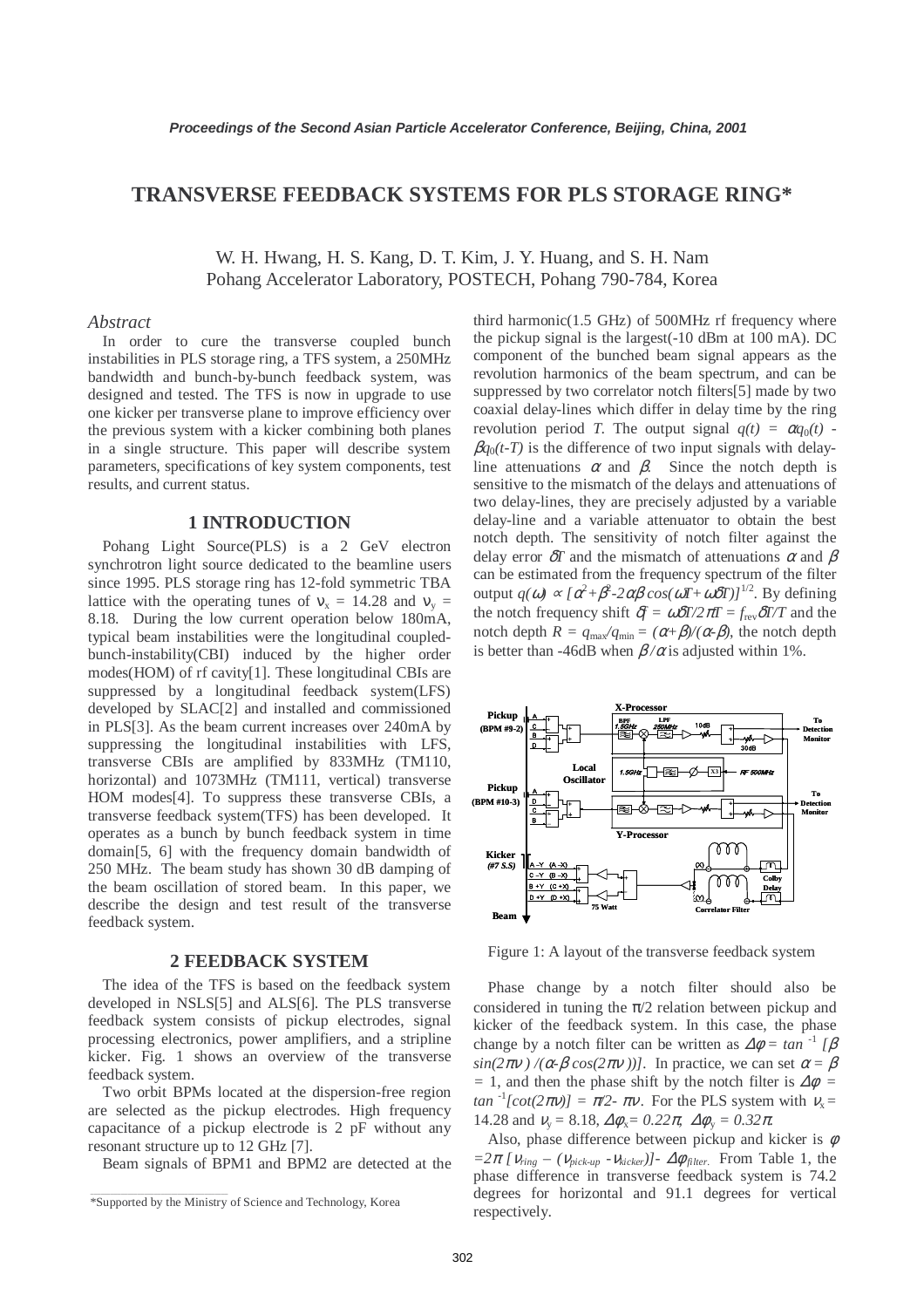Table 1. Beam parameters of pick-up and kicker

| Position      | μy     |        |       |      |
|---------------|--------|--------|-------|------|
| $#9-2$ for X  | 11.084 | 6.711  | 9.67  | 5.57 |
| $#10-3$ for Y | 2.672  | 19.670 | 10.81 | 6.28 |
| #7 for Kicker | 10.404 | 5.009  |       |      |

Beam induced transverse kick voltage  $V_1$  by the transverse impedance  $Z_{\perp}$  is given by  $V_{\perp} = I_0 \delta q Z_{\perp}$ 

where  $\delta q$  is amplitude of the transverse oscillation and  $I_0$ is the beam current. The required power of the kicker should provide more power than the beam induced power  $P_{\rm b} = V_{\perp}^2$ where  $R_k$  is the kicker shunt impedance. For the PLS, the transverse HOM impedance *Z*<sup>⊥</sup> of the cavity is about 10 M $\Omega$  and the shunt impedance  $R_k$  of the transverse feedback kicker is 6.5 k $\Omega$  at 250 MHz. When  $I_0 = 100 \text{ mA}$  and  $\delta q = 1 \text{ mm}$ ,  $V_1 = 1 \text{ kV}$  and  $P_b = 77 \text{ watt}$ respectively and we need minimum 310 watt power amplifier when the beam current reaches 400 mA. Two 75 watts, 50 dB gain power amplifiers are used for the PLS transverse feedback system. The 3 dB bandwidth of the amplifier is 10 kHz to 250 MHz.

Finally, a four-stripline type kicker is used for both horizontal and vertical. Striplines are 17mm wide and 300mm (λ*/4* of 250 MHz) long, and are carefully assembled to make 50  $\Omega$  stripline impedance. The transverse kicker shunt impedance  $R_k$  is given by  $R_k T^2 =$  $2Z_L(2gv/h\omega)^2 sin^2(\omega l/v)$ , where  $Z_L$  is the line impedance (50 Ω) of the stripline, *g* is the stripline coverage factor, *v* is the beam velocity, *l* is the length of striplines, and *h* is the distance between striplines. For PLS kicker, it is 6.5  $k\Omega$  at 250 MHz cutoff frequency.

#### **3 RESULTS**

Before turning on the feedback system, all the system components are tuned up with beam signal. The overall delays are adjusted within several ten picoseconds with individual line length adjusters and the phase of the local oscillator is adjusted to get the maximum signal detection. The depth of harmonic rejection of the beam signal is adjusted to have better than 25 dB rejection in all harmonics from DC to 250 MHz.

Since the spontaneous transverse beam instability is hardly observed in the PLS at low current operation, we used two different method to give rise to instability. First, the beam at low current of 150 mA is driven at the betatron resonance frequency using the stripline kickers of the tune measurement system to simulate transverse CBIs. Secondly, we make the ion instability by using longitudinal feedback system at high current of 180 mA. Beam test was performed in horizontal and vertical processor of TFS respectively. In measurement of feedback system by forced beam, the beam spectrum show about 20 dB suppression of betatron sidebands for horizontal direction and 25 dB for vertical direction as shown in Fig. 2. In ion instability, suppression of betatron sidebands was more than 30 dB for horizontal and vertical directions. When feedback system is turned on, the betatron sidebands by instability disappeared as shown in Fig. 3. And Fig. 4 shows a big change of the beam shape by vertical damping.



Figure 2: Suppression of betatron sidebands plotted for feedback on



Figure 3: Spectrum of betatron sidebands for feedback on and feedback off (ion instability)



Figure 4: Beam shape for feedback on and feedback off (ion instability)

For the better performance of the TFS, the system as shown in Fig.5 is now in upgrade to use one kicker per